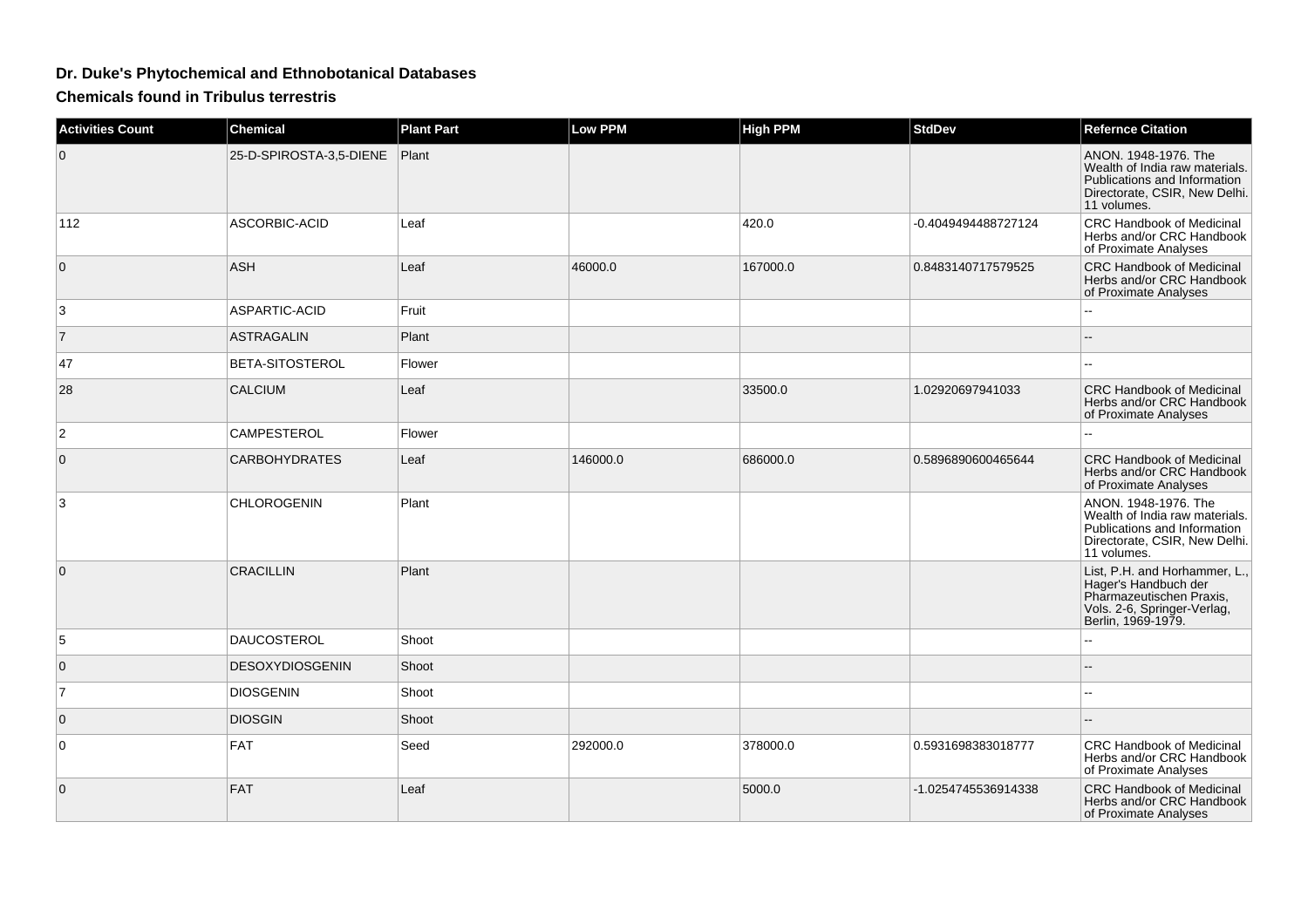| <b>Activities Count</b> | <b>Chemical</b>                                              | <b>Plant Part</b> | <b>Low PPM</b> | High PPM | <b>StdDev</b>        | <b>Refernce Citation</b>                                                                                                               |
|-------------------------|--------------------------------------------------------------|-------------------|----------------|----------|----------------------|----------------------------------------------------------------------------------------------------------------------------------------|
| 0                       | <b>FAT</b>                                                   | Fruit             | 35000.0        | 50000.0  | -0.2593561116439818  | ANON. 1948-1976. The<br>Wealth of India raw materials.<br>Publications and Information<br>Directorate, CSIR, New Delhi.<br>11 volumes. |
| 15                      | <b>FIBER</b>                                                 | Leaf              | 64000.0        | 278000.0 | 1.4402242645762848   | <b>CRC Handbook of Medicinal</b><br>Herbs and/or CRC Handbook<br>of Proximate Analyses                                                 |
| $\overline{1}$          | <b>GITOGENIN</b>                                             | Flower            |                |          |                      |                                                                                                                                        |
| 8                       | <b>GLUTAMIC-ACID</b>                                         | Fruit             |                |          |                      |                                                                                                                                        |
| $\overline{7}$          | <b>HARMAN</b>                                                | Plant             |                |          |                      | ANON. 1948-1976. The<br>Wealth of India raw materials.<br>Publications and Information<br>Directorate, CSIR, New Delhi.<br>11 volumes. |
| 23                      | <b>HARMINE</b>                                               | Seed              |                |          |                      | ANON. 1948-1976. The<br>Wealth of India raw materials.<br>Publications and Information<br>Directorate, CSIR, New Delhi.<br>11 volumes. |
| 0                       | <b>HECOGENIN</b>                                             | Shoot             |                |          |                      |                                                                                                                                        |
| 6                       | <b>IRON</b>                                                  | Leaf              |                | 92.0     | -0.6873822885104497  | <b>CRC Handbook of Medicinal</b><br>Herbs and/or CRC Handbook<br>of Proximate Analyses                                                 |
| 75                      | <b>KAEMPFEROL</b>                                            | Flower            |                |          |                      |                                                                                                                                        |
| $\overline{0}$          | KAEMPFEROL-3-0-<br><b>GLUCOSIDE</b>                          | Leaf              |                |          |                      | ANON, 1948-1976. The<br>Wealth of India raw materials.<br>Publications and Information<br>Directorate, CSIR, New Delhi.<br>11 volumes. |
| $\overline{0}$          | KAEMPFEROL-3-0-<br><b>RUTINOSIDE</b>                         | Leaf              |                |          |                      | ANON. 1948-1976. The<br>Wealth of India raw materials.<br>Publications and Information<br>Directorate, CSIR, New Delhi.<br>11 volumes. |
| $\overline{0}$          | KAEMPFEROL-3-BETA-D-<br>(6'P-COUMAROYL)-<br><b>GLUCOSIDE</b> | Shoot             |                |          |                      | List, P.H. and Horhammer, L.,<br>Hager's Handbuch der<br>Pharmazeutischen Praxis,<br>Vols. 2-6, Springer-Verlag,<br>Berlin, 1969-1979. |
| 27                      | LINOLEIC-ACID                                                | Fruit             | 19950.0        | 28500.0  | 0.04669189582168431  | $\sim$                                                                                                                                 |
| $\overline{0}$          | <b>NEOGITOGENIN</b>                                          | Flower            |                |          |                      |                                                                                                                                        |
| 0                       | NEOHECOGENIN-3-O-<br>BETA-D-<br><b>GLUCOPYRANOSIDE</b>       | Shoot             |                |          |                      |                                                                                                                                        |
| 18                      | OLEIC-ACID                                                   | Fruit             | 9450.0         | 13500.0  | -0.37669613908562666 |                                                                                                                                        |